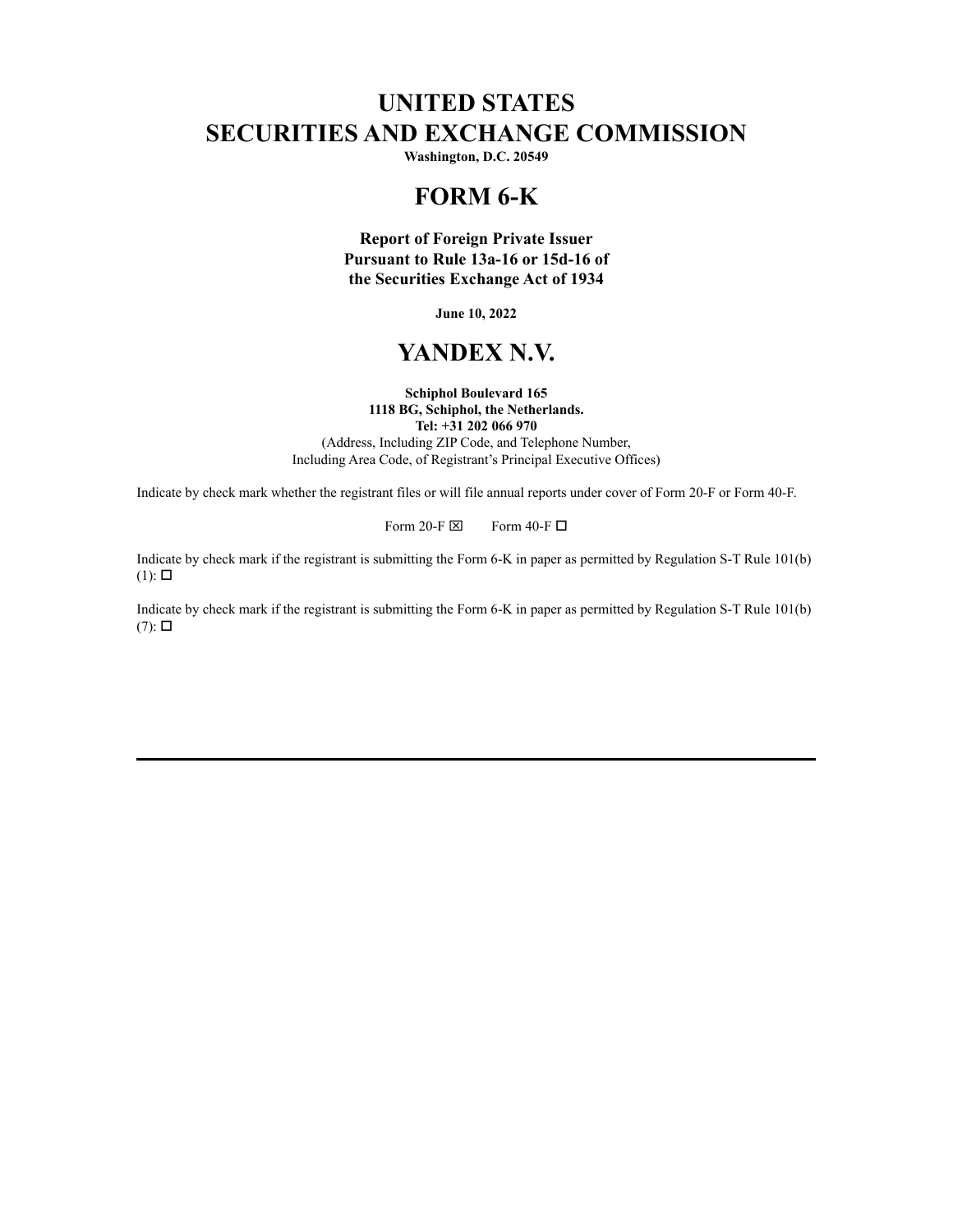Furnished as Exhibit 99.1 to this Report on Form 6-K is a press release of Yandex N.V. (the "Company") dated June 10, 2022, announcing that the Company has agreed indicative terms for purchase of its \$1.25 billion 0.75% convertible notes due 2025 following amendment to the convertible notes terms.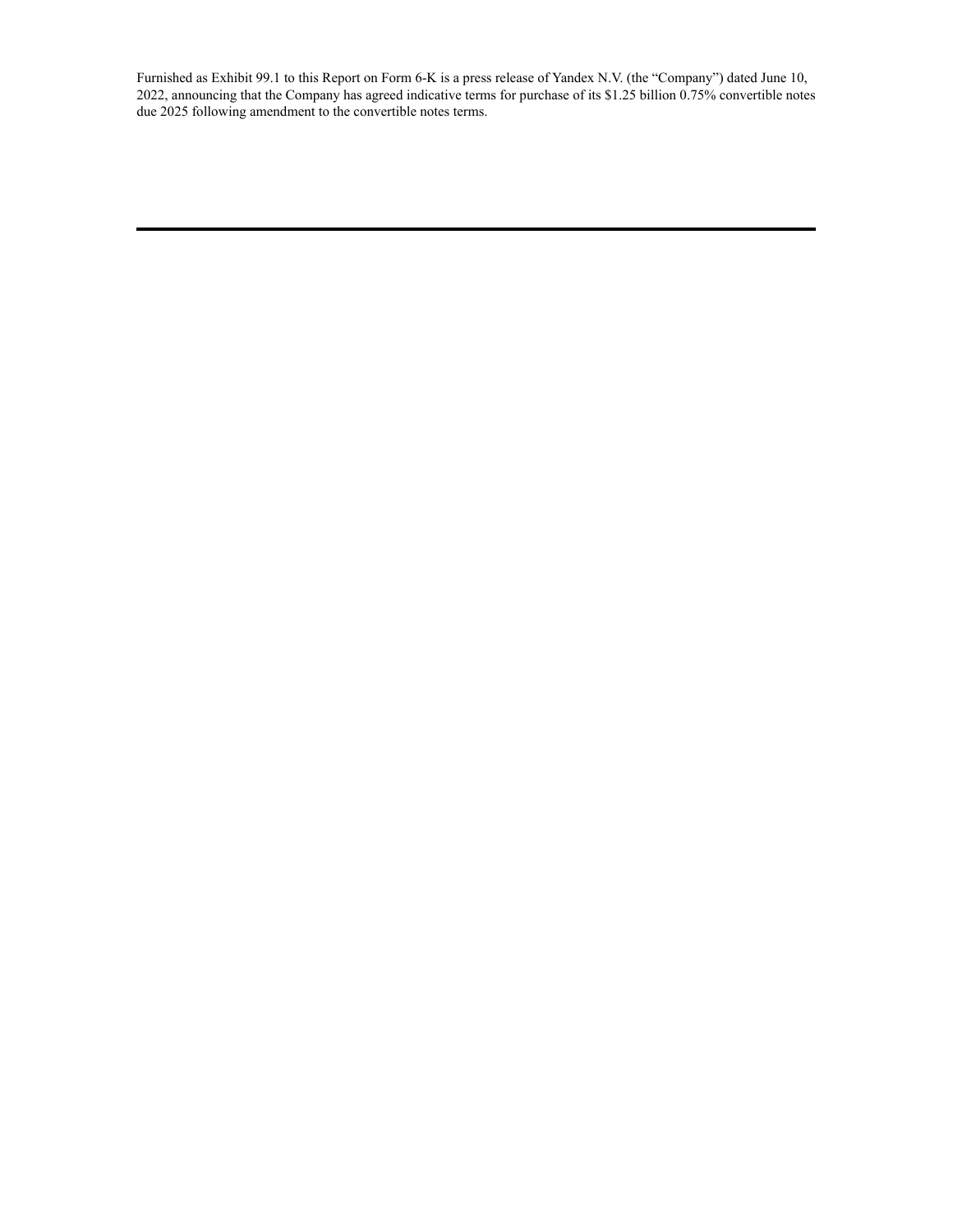### **SIGNATURES**

Pursuant to the requirements of the Securities Exchange Act of 1934, the registrant has duly caused this report to be signed on its behalf by the undersigned, thereunto duly authorized.

## **YANDEX N.V.**

Date: June 10, 2022 By: /s/ Svetlana Demyashkevich

Svetlana Demyashkevich Chief Financial Officer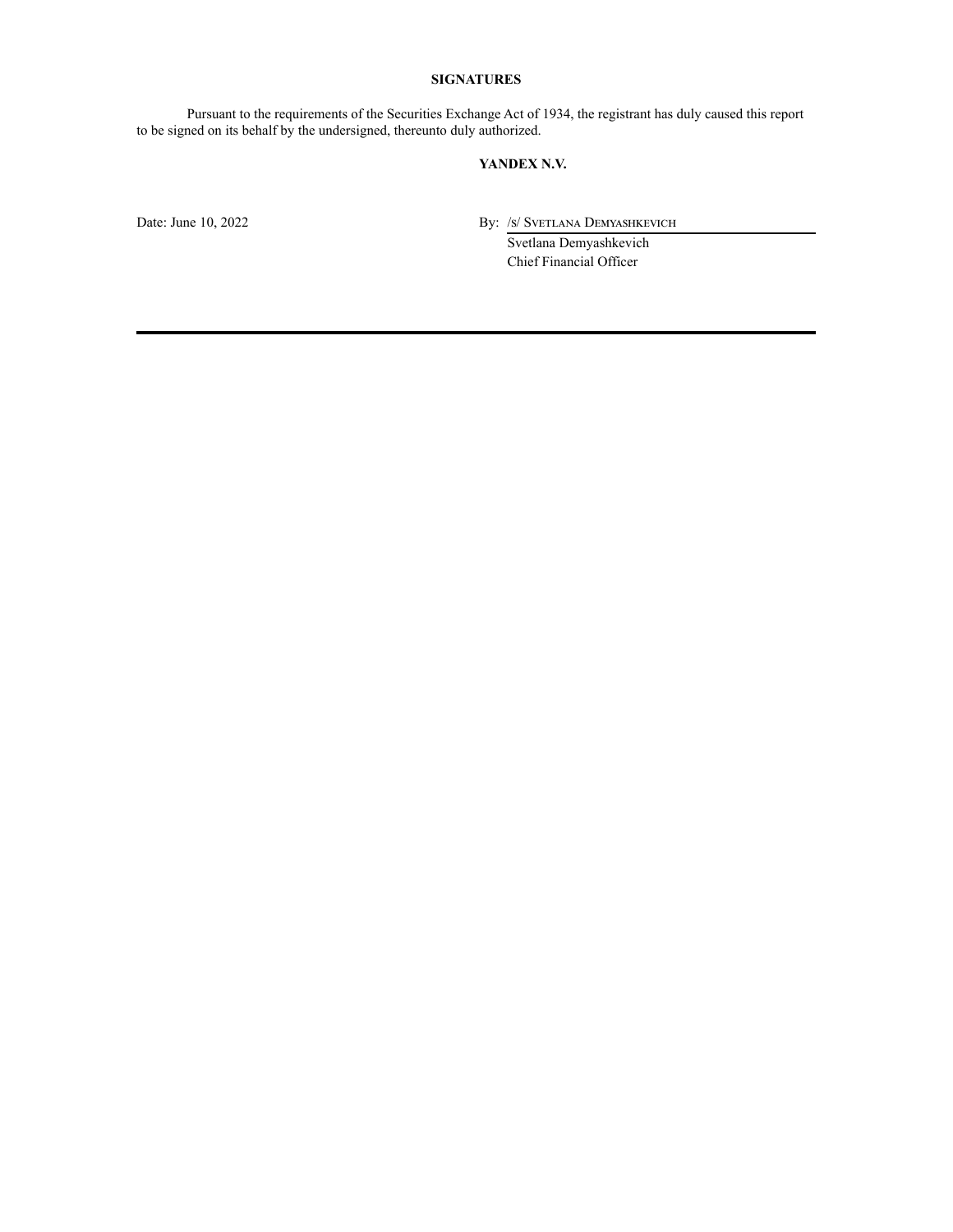## **INDEX TO EXHIBITS**

Exhibit No. Description<br>99.1 Press release

99.1 Press release of Yandex N.V. dated June 10, 2022, announcing that the Company has agreed indicative terms for purchase of its \$1.25 billion 0.75% convertible notes due 2025 following amendment to the convertible notes terms.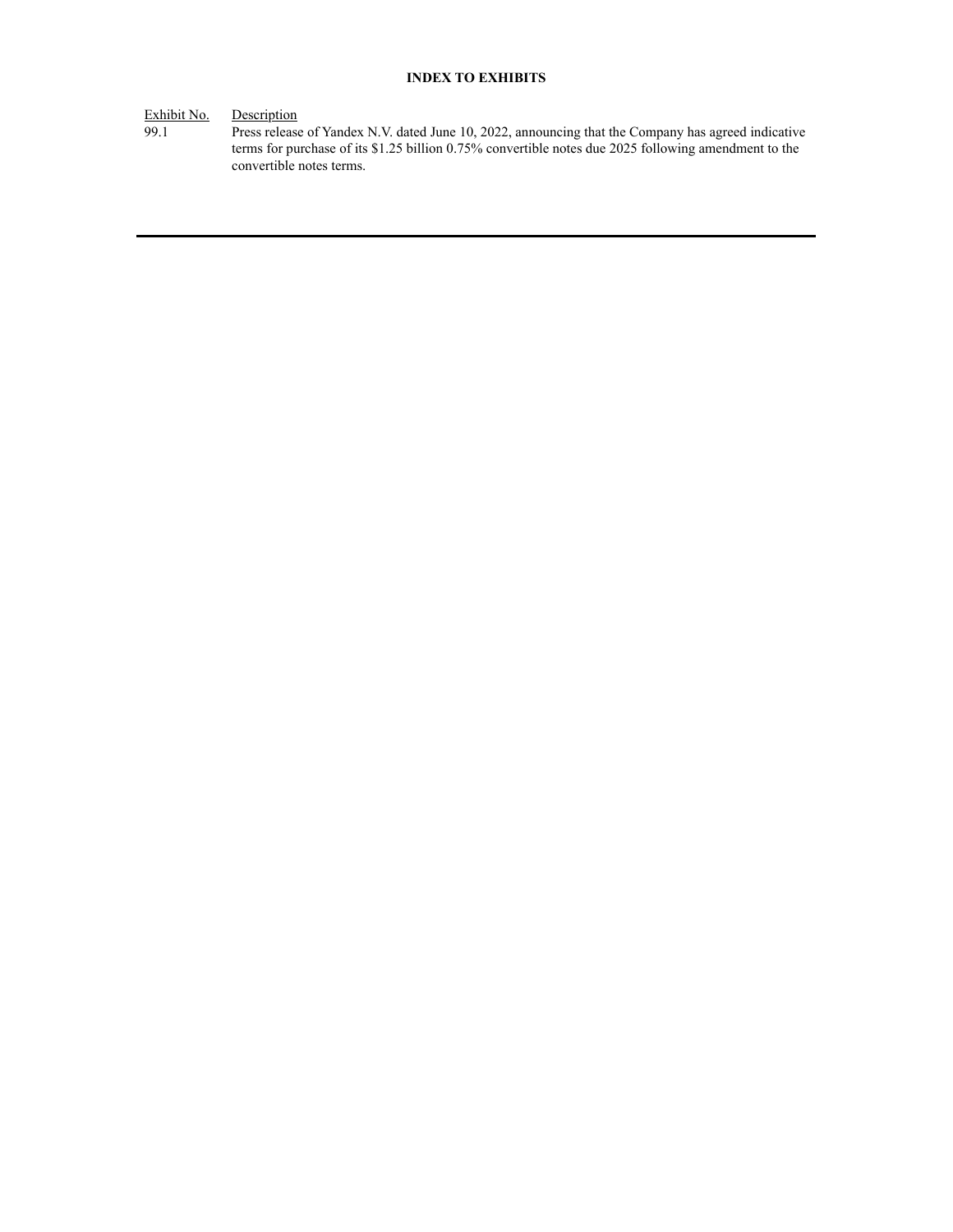# **Yandex Agrees Indicative Terms for Purchase of Convertible Notes Following Amendment of Convertible Notes Terms**

Moscow, Amsterdam, June 10, 2022 – Yandex N.V. ("Yandex"), a Dutch public limited company and the parent company of one of Europe's largest internet businesses, has announced that the terms of its \$1.25 billion 0.75% Convertible Notes due 2025 (the "Notes") have been amended and that it has agreed terms with the steering committee of an ad hoc group of noteholders (the "Ad Hoc Group") for the purchase by Yandex and its subsidiary of Notes from participating noteholders (the "Purchase"). The Ad Hoc Group is being advised by Weil, Gotshal & Manges (London) LLP and Houlihan Lokey EMEA LLP.

The indicative terms of the Purchase provide for a purchase price of \$140,000 in cash and 957 Yandex Class A shares for each \$200,000 in principal amount of Notes purchased (the "Purchase Price"). Yandex will use its commercially reasonable efforts to deliver the share consideration following the closing of the Purchase when it is permissible for the relevant shares to be delivered and received under applicable laws and regulations. The Yandex group intends to fund the cash component of the Purchase Price primarily by means of a commercial loan in compliance with Russian, United States, United Kingdom, European Union and United Nations laws and regulations.

Yandex intends to implement the Purchase by way of one or more agreements with participating noteholders (each, a "Purchase Agreement"). Yandex expects that each Purchase Agreements will be subject to certain conditions precedent, including the agreement of all definitive documentation required to implement the Purchase, that all necessary authorisations and government approvals will have been obtained for the Purchase and that the consummation of the Purchase will not conflict with any applicable law or regulation. Yandex intends to surrender any Notes purchased by it pursuant to the Purchase to the Principal Paying, Transfer and Conversion Agent for the Notes for cancellation in accordance with the terms and conditions of the Notes (the "Conditions"). The majority of such cancellations are expected to take place immediately after completion of the Purchase, with the remainder taking place when it is permissible to do so in accordance with applicable laws and regulations.

Noteholders holding not less than 75% of the aggregate principal amount of Notes outstanding, acting by extraordinary resolution in accordance with the Trust Deed constituting the Notes between Yandex, as issuer, and BNY Mellon Corporate Trustee Services Limited, as trustee (the "Trustee"), dated March 3, 2020, as supplemented by the Supplemental Trust Deed dated May 3, 2022, and the Second Supplemental Trust Deed dated May 31, 2022 (the "Trust Deed"), have consented to certain modifications to the Conditions and the Trust Deed. Such modifications have been effected by way of a Third Supplemental Trust Deed dated June 6, 2022 and are operative as of such date. The modifications made include the following:

(a) amending the definition of "Delisting Event Period" in Condition 3 (*Definitions*) to (a) if prior to June 30, 2022 Yandex or its subsidiaries have purchased economic interests in, and/or cancelled or redeemed an aggregate principal amount of, 75% or more of the Notes originally issued, from August 1, 2022 to August 15, 2022; or (b) in all other cases, from July 16, 2022 to July 29, 2022 (or, in each case, such other period as may be mutually agreed between Yandex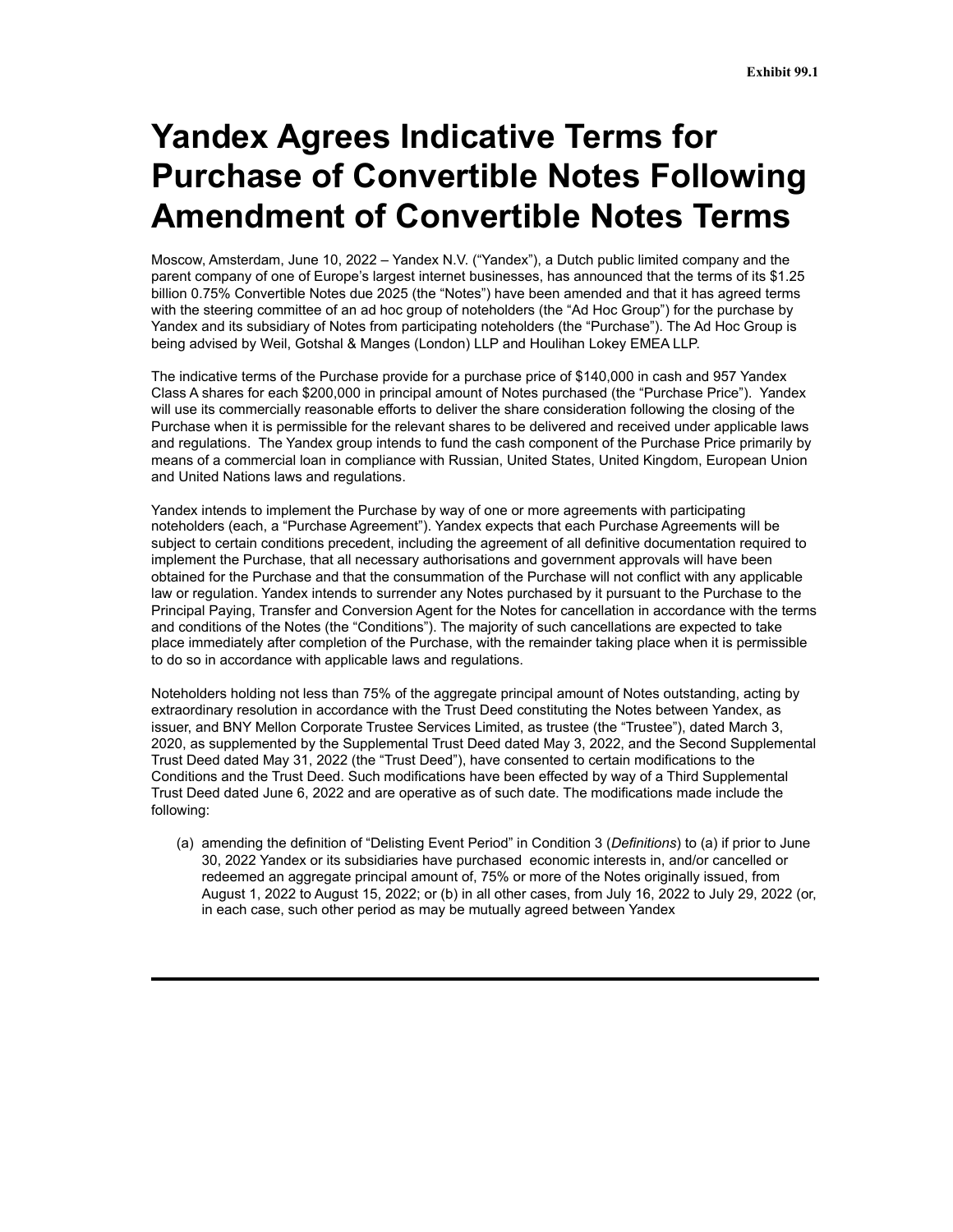and beneficial holders holding a simple majority in aggregate principal amount of Notes outstanding);

- (b) amending Condition 7(a) (*Final Redemption*) to provide that, if prior to June 30, 2022, Yandex or its subsidiaries have purchased economic interests in, and/or cancelled or redeemed, 75% or more in principal amount of the Notes originally issued, the final maturity date of the Notes will be changed to July 30, 2022 (or such later date as may be mutually agreed between Yandex and beneficial holders holding a simple majority in aggregate principal amount of Notes outstanding), on which date the Notes would become due and payable at a redemption price equal to the Purchase Price (the "Redemption Price");
- (c) adding a new Condition 7(i) (*Issuer Call Option*) giving Yandex the right to redeem all but not some only of the Notes at the Redemption Price during the period beginning on the date that Yandex or its subsidiaries have purchased economic interests in, and/or cancelled or redeemed an aggregate principal amount of, 75% or more of the Notes originally issued and ending on July 29, 2022 (or such other period as mutually agreed between Yandex and beneficial holders holding a simple majority in aggregate principal amount of Notes outstanding);
- (d) amending Condition 10 (*Events of Default*) to provide that, if prior to June 30, 2022, Yandex or its subsidiaries have purchased economic interests in and/or cancelled or redeemed 75% or more in principal amount of the Notes originally issued, acceleration of the Notes by the trustee under the Trust Deed or holders of beneficial interests in the Notes holding at least one-quarter in aggregate principal amount of the Notes outstanding upon the occurrence of an event of default will result in the Notes being due and repayable at the Redemption Price (if not earlier redeemed); and
- (e) amending Condition 15 (*Enforcement*) and Clause 14.3 (*Enforcement*) of the Trust Deed to provide that, with effect on and after June 30, 2022, (i) the Trustee shall have no further obligations under the Trust Deed and (ii) beneficial holders of Notes holding at least one-quarter of the aggregate principal amount of the Notes then outstanding shall be entitled to exercise any powers, authorities, rights or discretions expressed to be exercisable by or performed by the Trustee, without the consent of the Trustee (including but not limited to the appointment of a new trustee without the Trustee's consent), and shall have the right to proceed directly against Yandex to enforce Yandex's obligations under the Notes including the payment of principal of, or interest on, any of the Notes, or any other sum due to the noteholder from Yandex in relation to the Notes or otherwise, except that, without the Trustee's consent the beneficial holders of the Notes shall not have the power to take actions that may expose the Trustee to liability, reduce its protections or impose obligations on the Trustee.

For the avoidance of doubt, the amendment to the definition of "Delisting Event Period" described in paragraph (a) above supersedes the amendment to such term that was made pursuant to the Second Supplemental Trust Deed dated May 31, 2022.

The Conditions, as amended, provide that the Class A shares forming part of the Redemption Price will be delivered by Yandex to the Noteholders in uncertificated, book-entry form in Yandex's share register. Such shares will be delivered only when it is permissible for the relevant shares to be delivered and received under all applicable laws and regulations.

The Trustee has informed Yandex that, based on its interpretation of a determination published on May 31, 2022 by the Office of Foreign Assets Control of the U.S. Department of the Treasury related to the provision of trust services, starting June 7, 2022, it is prohibited from taking actions as trustee in relation to the Notes. Certain of the modifications described above have been made in response to this position taken by the Trustee.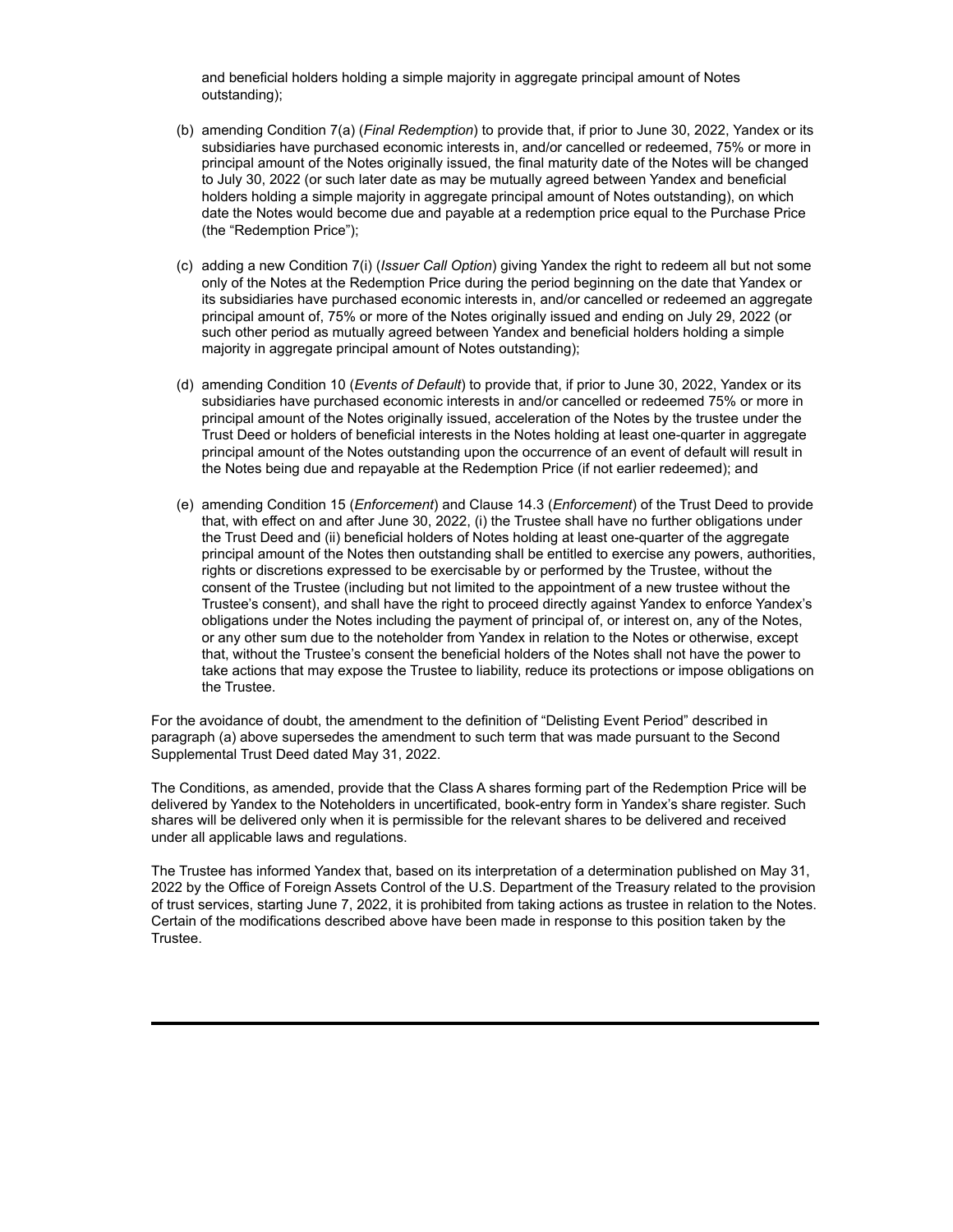Taking into account the addition of the issuer call option to the Conditions, if Yandex purchases at least 75% of the Notes in the Purchase, Yandex anticipates that all of the Notes will either be purchased or redeemed on or prior to July 29, 2022.

We refer to our public announcements dated March 9, 2022, April 29, 2022 and June 1, 2022, which discuss the redemption right of noteholders as a result of the occurrence of a Delisting Event (as defined in the Conditions).

Yandex asks noteholders who are not part of the Ad Hoc Group to immediately contact Yandex Investor Relations or the financial advisors to Yandex at the respective email addresses indicated below to ensure that such noteholders are included in all future discussions in relation to the Notes.

### **About Yandex**

Yandex (NASDAQ and MOEX: YNDX) is a technology company registered in the Netherlands that builds intelligent products and services powered by machine learning. Our goal is to help consumers and businesses better navigate the online and offline world. Since 1997, we have delivered world-class, locally relevant search and navigation products, while also expanding into e-commerce, online entertainment, cloud computing and other markets to assist millions of consumers in Russia and a number of international markets.

More information on Yandex can be found at https://ir.yandex/

### **Contacts:**

### **Investor Relations**

Yulia Gerasimova Phone: +7 495 974-35-38 E-mail: askIR@yandex-team.ru

### **Press Office**

Ilya Grabovskiy Phone: +7 495 739-70-00 E-mail: pr@yandex-team.com

### **Financial Advisors to Yandex**

E-mail: project.phoenix@alvarezandmarsal.com

### **Forward Looking Statements**

This announcement may include "forward-looking" statements within the meaning of applicable securities laws. Any such statements reflect the current views of the Yandex about further events and performance. No assurances can be given that such events or performance will occur as projected and actual results may differ materially from these projections.

This announcement does not constitute an offer to sell or a solicitation of an offer to buy securities, and there shall be no sale of securities in any jurisdiction in which any offer, solicitation or sale would be unlawful prior to registration or qualification of such securities under the securities laws of any such jurisdiction. This announcement is not an offer for sale of any securities in the United States. The securities mentioned in this announcement have not been and will not be registered under the U.S. Securities Act of 1933, as amended (the "Securities Act") and may not be offered, sold or delivered within the United States or to, or for the account or benefit of, U.S. persons (as such terms are defined in Regulation S under the Securities Act) absent registration or an exemption from the applicable registration requirements of the Securities Act. There will be no public offer of the securities in the United States or in any other jurisdiction.